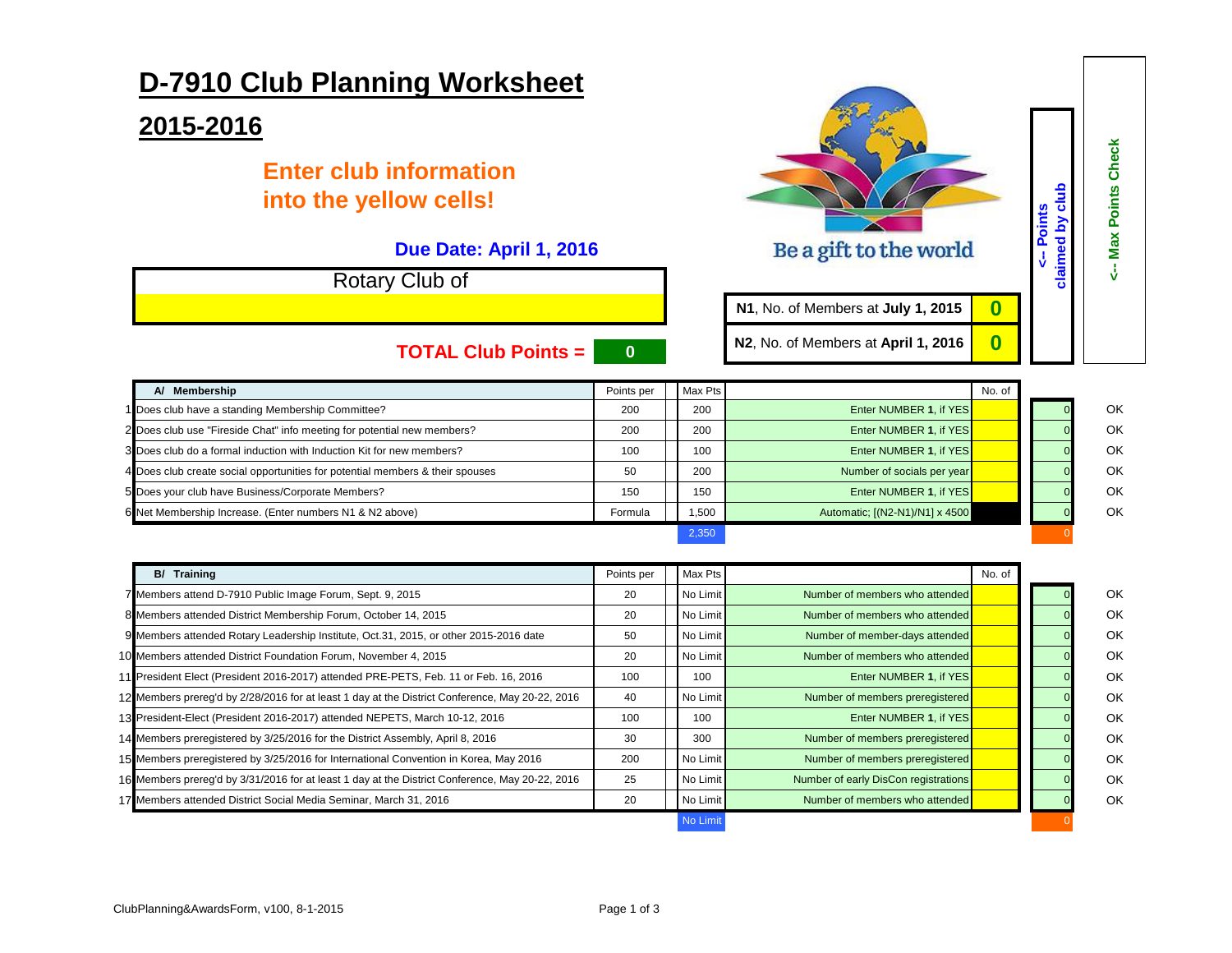| C/ Foundation                                                                                  | Points per                 | Max Pts  |                                                | No. of |    |
|------------------------------------------------------------------------------------------------|----------------------------|----------|------------------------------------------------|--------|----|
| 18 Club donation to Polio Fund                                                                 | 10 pts per<br>\$50 donated | No Limit | \$Amount donated to Polio Eradication          |        | OK |
| 19 Achieved AVERAGE \$125 per member to the Annual Fund (SHARE), by April 1, 2016              | 200                        | 200      | Enter NUMBER 1, if YES                         |        | OK |
| 20 100% EREY club (min \$25 from EVERY member), by April 1, 2016                               | 200                        | 200      | Enter NUMBER 1, if YES                         |        | OK |
| 21 100% Sustaining Member club (min \$100 from EVERY member), by April 1, 2016                 | 300                        | 300      | Enter NUMBER 1, if YES                         |        | OK |
| 22 Club gained a new or next level Paul Harris Fellow, July 1, 2015 - April 1, 2016            | 50                         | No Limit | No. of Members become PHFs, or next level      |        | OK |
| 23 NEW Bequest Members + Major Donors + PH Society Members (July 1 - April 1)                  | 200                        | No Limit | No. who became BM, MD, PHS members             |        | OK |
| 24 Club certified to participate in Rotary Global Grant project in 2015-2016, by Dec 1, 2015   | 100                        | 100      | Enter NUMBER 1, if YES                         |        | OK |
| 25 Club certified to participate in Rotary District Grant project in 2015-2016, by Dec 1, 2015 | 50                         | 50       | Enter NUMBER 1, if YES                         |        | OK |
| 26 Club nominated a Rotary Peace Fellow approved by District Scholarship Committee             | 200                        | 200      | Enter NUMBER 1, if YES                         |        | OK |
| 27 Club nominated a Rotary Global Grant Scholar & got funding                                  | 400                        | 400      | Enter NUMBER 1, if YES                         |        | OK |
| 28 Club members Sponsor Counseled or Host Counseled a Global Grant Scholar                     | 100                        | 200      | Number hosted and/or sponsored                 |        | OK |
| 29 Club members Sponsor Counseled or Host Counseled a VTT Team Member                          | 100                        | 200      | Number hosted and/or sponsored                 |        | OK |
| 30 Club is the Lead Club in an international Global Grant Project                              | 300                        | 600      | Number of Global Grants led by club            |        | OK |
| 31 Club participates in a Global Grant project                                                 | 200                        | 400      | Number of Global Grants club participates in   |        | OK |
| 32 Club participates in a District Grant project                                               | 100                        | 200      | Number of District Grants club participates in |        | OK |
|                                                                                                |                            | No Limit |                                                |        |    |

| D/ Public Image & Communications                                            | Points per | Max Pts |                              | No. of |           |
|-----------------------------------------------------------------------------|------------|---------|------------------------------|--------|-----------|
| 33 Does club have a weekly or bi-weekly newsletter?                         | 200        | 200     | Enter NUMBER 1, if YES       |        | OK.       |
| 34 Does club have a Website; updated regularly?                             | 200        | 200     | Enter NUMBER 1, if YES       |        | <b>OK</b> |
| 35 Does club have a Facebook page; updated regularly?                       | 50         | 50      | Enter NUMBER 1, if YES       |        | OK.       |
| 36 Did club use an organized promotional plan for a project, or fundraiser? | 150        | 150     | Enter NUMBER 1, if YES       |        | <b>OK</b> |
| 37 Did club have a Rotary article in local printed or online news media?    | 15         | 150     | Number of occasions per year |        | OK.       |
| 38 Did club have a Rotary news item broadcast on TV, Radio, or Podcast?     | 30         | 300     | Number of occasions per year |        | <b>OK</b> |
| 39 Does club use the new Rotary logo and Visual Identity system? (Branding) | 150        | 150     | Enter NUMBER 1, if YES       |        | <b>OK</b> |

| Ol |
|----|
| O  |
| O  |
|    |

|        |                                          | 1.200      |
|--------|------------------------------------------|------------|
|        |                                          |            |
| No. of |                                          | lax Pts l  |
|        | Number of AGs                            | 600        |
|        | Number of District Committee chairs      | 600        |
|        | Number of members on District Committees | lo Limit l |

| E/ District Service/Activity                                                   | Points per | Max Pts  |                                          | No. of |  |    |
|--------------------------------------------------------------------------------|------------|----------|------------------------------------------|--------|--|----|
| 40 Club Members that are Assistant Governors                                   | 300        | 600      | Number of AGs                            |        |  | OK |
| 41 Club Members that chair District Committees                                 | 200        | 600      | Number of District Committee chairs      |        |  | OK |
| 42 Club Members that participate on District Committees (not Committee Chairs) | 100        | No Limit | Number of members on District Committees |        |  | OK |
| 43 Club Members participating in Bandy-Hefler Friendship Exchange              | 100        | No Limit | Number of MEMBERS participating          |        |  | OK |
| 44 Club participated in other Friendship Exchanges                             | 200        | 200      | Enter NUMBER 1, if YES                   |        |  | OK |
|                                                                                |            | No Limit |                                          |        |  |    |